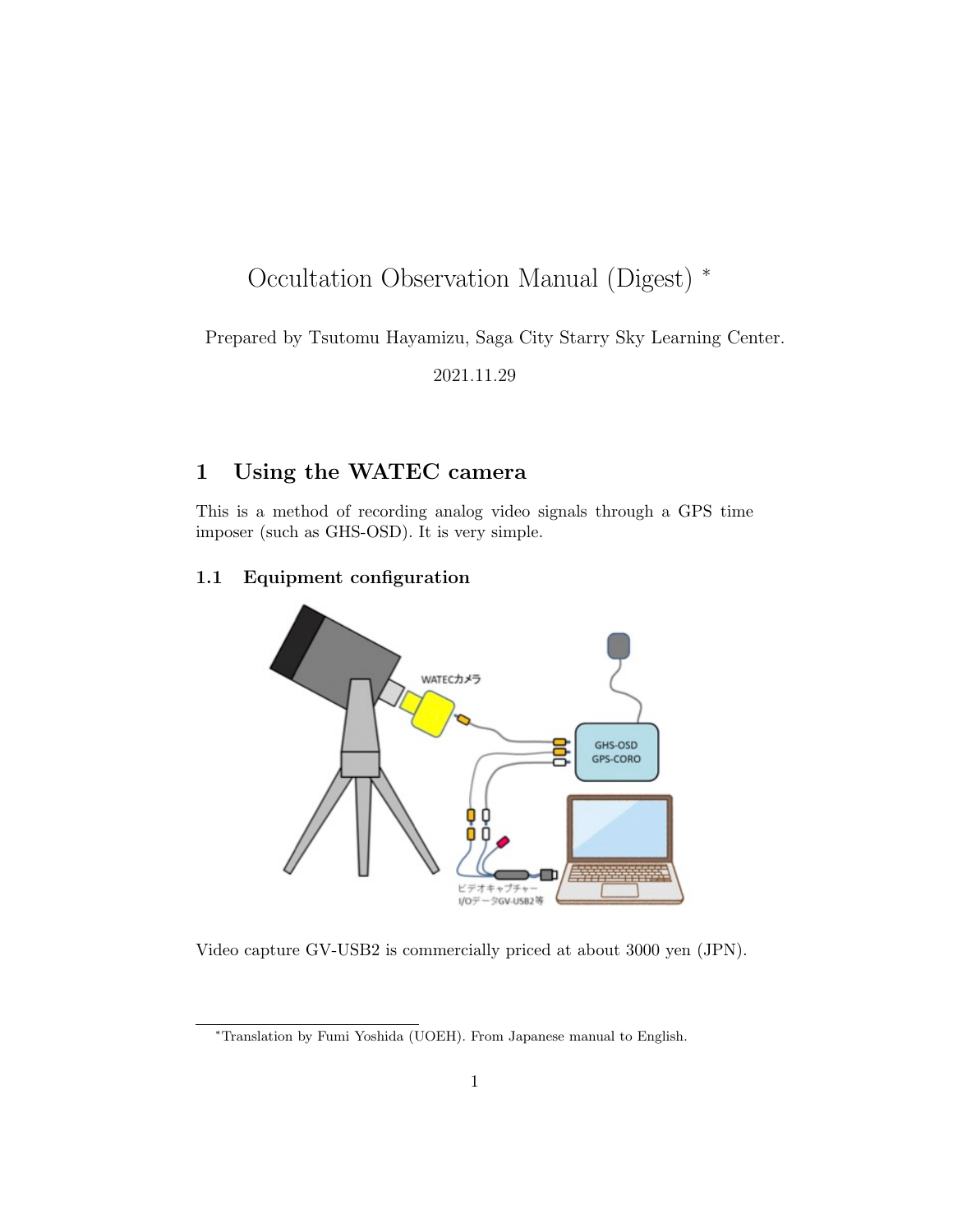# **1.2 Install the computer software "Limovie"**

You can download from the following URL. https://astro-limovie.info/limovie/limovie.html From the menu of "Limovie",  $\vert$  Tools  $\vert$  Video Capture and select  $\vert$  GV-USB2 to be able to record video.

## **1.3 Tips for successful observation**

Use a reducer to shorten the focal length and brighten the F value as much as possible.

# **2 Using an ASI camera**

This is a method of recording ASI or other digital video signals to a PC. It requires some procedures to obtain accurate time signals. Currently, it is the most sensitive and precise method for stellar occultation observation.

#### **2.1 Equipment configuration**



GPS synchronization VK-172GPS is commercially priced at about 1000 yen (JPN). The VK-172GPS emits extremely accurate (uncertainty is less than microsecond) second signals synchronized with GPS by green LED.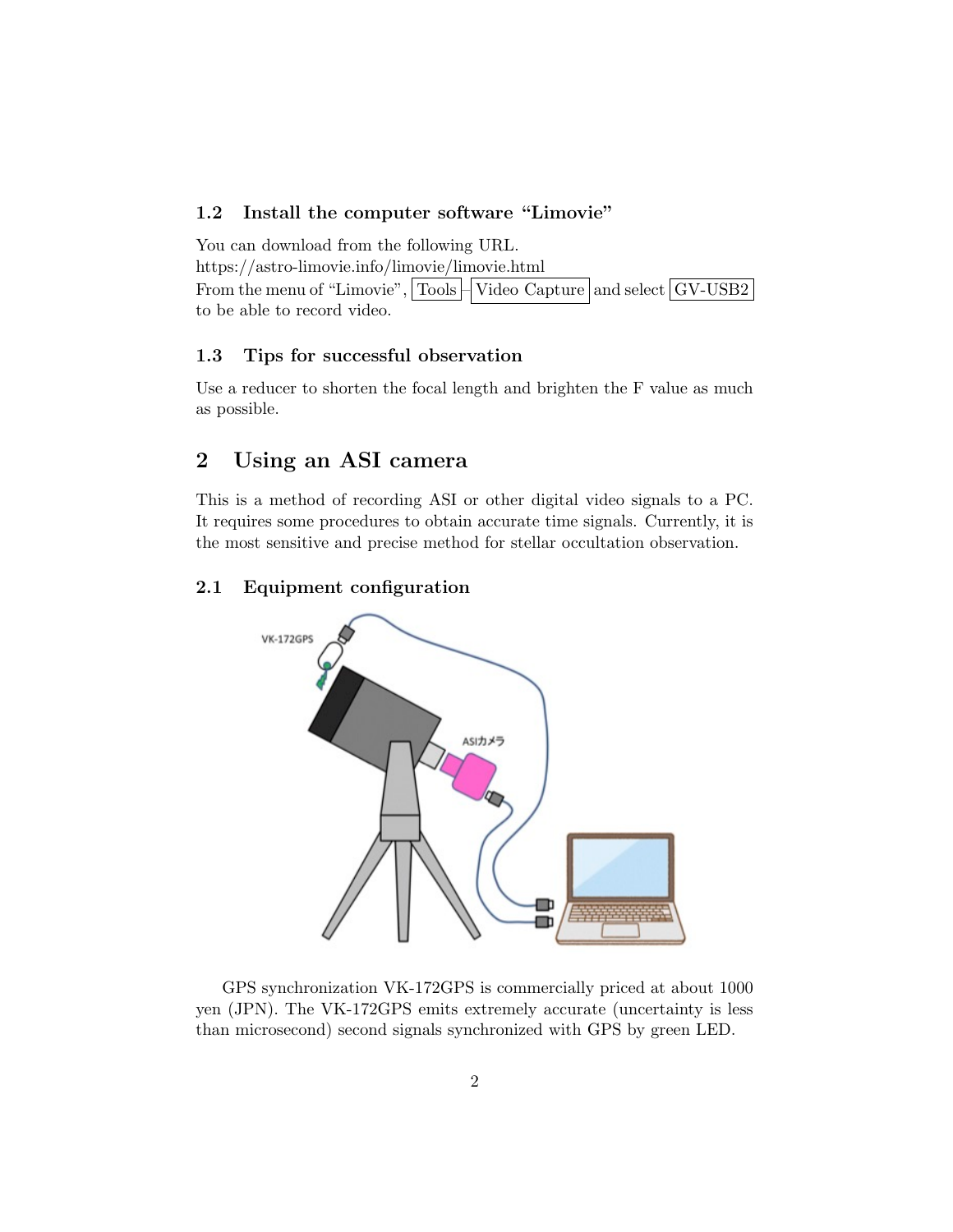# **2.2 Install the capture software "SharpCap".**

You can download from the following URL. https://downloads.sharpcap.co.uk

# **2.3 SharpCap settings**

**Important setting** : You must set as follows.

Format  $\vert$  Mode : MONO8, Binning  $\mid$  : 2, Output Format : AVI, Image Info  $\parallel$  Time Stamp : On, Camera Control  $\frac{1}{r}$  Frame Rate : Max.

**If possible, please consider the following points** for preventing frame dropout.

Format  $\frac{1}{\pi}$  Image Range  $\frac{1}{\pi}$  as small as possible".

## **2.4 Observation procedure**

- 1. Set up equipments and put the target star in the field of view.
- 2. Adjust the clock on your PC as accurately as possible. It is recommended to use the Internet synchronization of Japan Standard Time. https://jjy.nict.go.jp/ntp/ This is for observers in Japan. If you observe in different country/region, please find a proper site in the country/region. Using the above method, your PC clock will be set with the accuracy of *<∼* 0.2 seconds.
- 3. From the end of the telescope tube, irradiate 1PPS-irradiation of the VK-172GPS, before and after the occultation observation. **Model case**:

*30 sec. irradiation* / *1 min. observation* / *30 sec. irradiation*